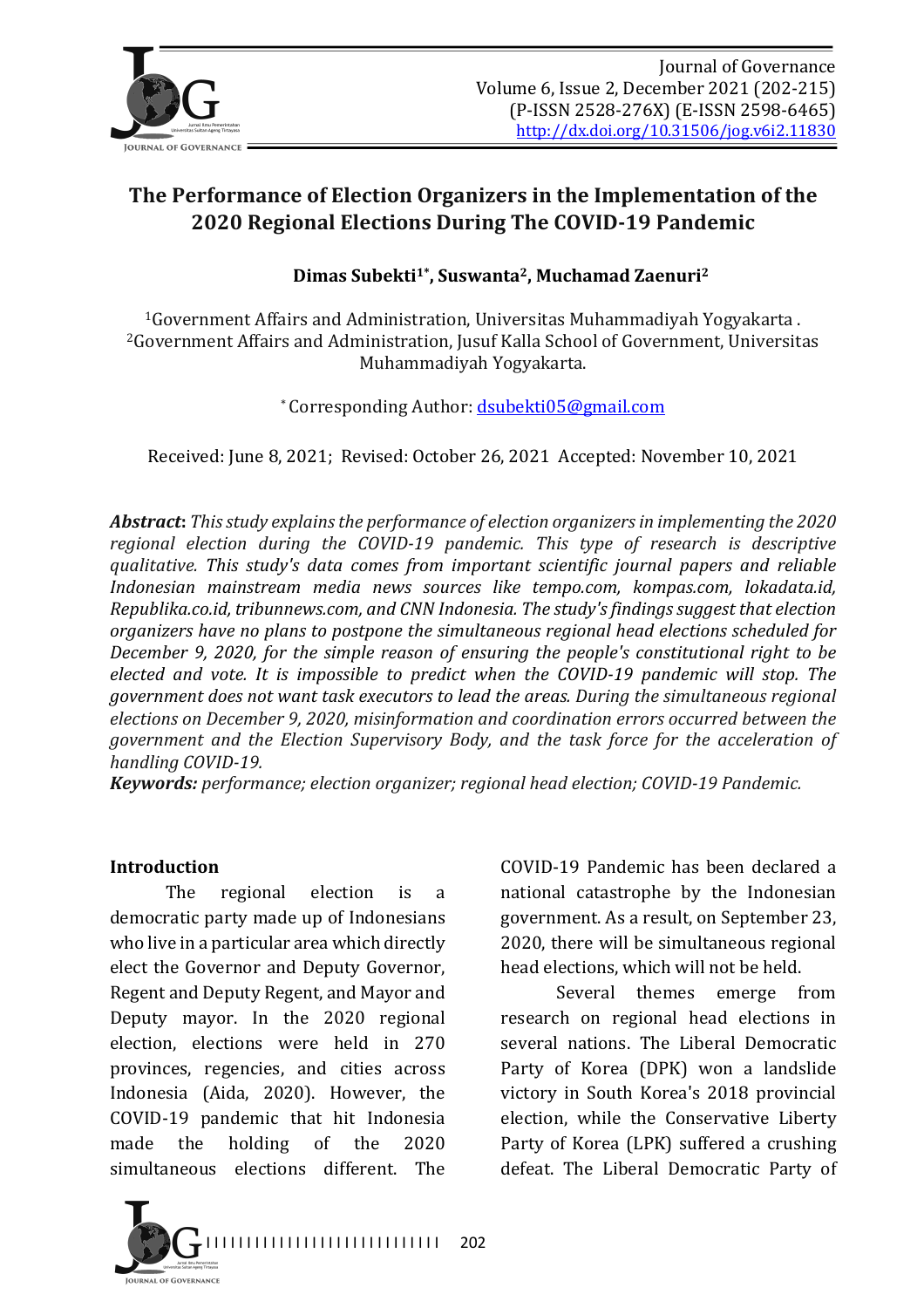Korea's victory can be attributed to the impeachment of the previous President, Park Geun-Hye, and the current Liberal Democratic Party of Korea (DPK) president, Moon Jae-In. Despite the extraordinary victory of the Liberal Democratic Party of Korea (DPK), the Conservative Liberty Party of Korea (LPK) managed to retain some of its electoral strongholds(Jung & Kang, 2020). Mayoral elections in Russia are held by elected mayors who are supported by powerful political machines. The findings also demonstrate how subnational elections can help maintain authoritarianism by assuring elite allegiance and putting the resources of powerful elites to work for the regime (Shubenkova & Garifullina, 2016). According to studies of Catalans, Independence became a crucial predictor of vote choice for those who participated in the 2015 regional election. Despite this, the polls did not deteriorate into a pure independence referendum, as voters also used their voice to hold the provincial government accountable for its previous performance (Lluis Orriols, 2016).

Then, several literature reviews were mapped by research worldwide that discussed the holding of general elections during the COVID-19 pandemic. The many risks posed by the COVID-19 pandemic on the conduct of genuine and transparent elections worldwide. The variety and number of elections, the dimensions of the electoral cycle that can be disrupted, and the need for solutions all raise important questions about the future of democracy (Johnson, Pollock, & Rauhaus, 2020). The effect of the COVID-19 pandemic on the 2020 US presidential election. COVID-19 cases negatively affected Trump's vote 

share. The estimated effect appears most vital in urban counties, in states without stay-at-home orders, in swing states, and in states that Trump won in 2016 (Baccini, Brodeur, & Weymouth, 2021). The extent to which the Coronavirus pandemic influenced Malawi's 2020 elections. Those fears about the virus and its economic impact did influence trust and confidence in the government to handle Covid but had little to no effect on either abstention or vote choice (Dulani et al., 2021).

The COVID-19 pandemic has gendered implications for women's time and resources. The COVID-19 pandemic may impact women's electoral participation, support, and viability in meaningful ways. The main obstacle to women's representation is not personal political ambition or efforts but women's perceptions of their access to support for their candidacies. Obstacles to women's electoral viability may also be particularly consequential at a time of rapid change when election dates and procedures are being amended because of health concerns (Gatto & Thome, 2020). The effect of the novel coronavirus SARS-CoV-2 (COVID-19) on polling place consolidation and voting behavior. That polling place consolidation, even accompanied by widespread absentee voting in the face of an emergency, may result in disenfranchisement, particularly among Black voters (Morris & Miller, 2021).

Based on the findings of various prior studies that looked into the election of regional chiefs both overseas. His research focuses on the implementation results, both for candidates for election participants and for voters' backgrounds in making decisions and the system for



I I I I I I I I I I I I I I I I I I I I I I I I I I I 203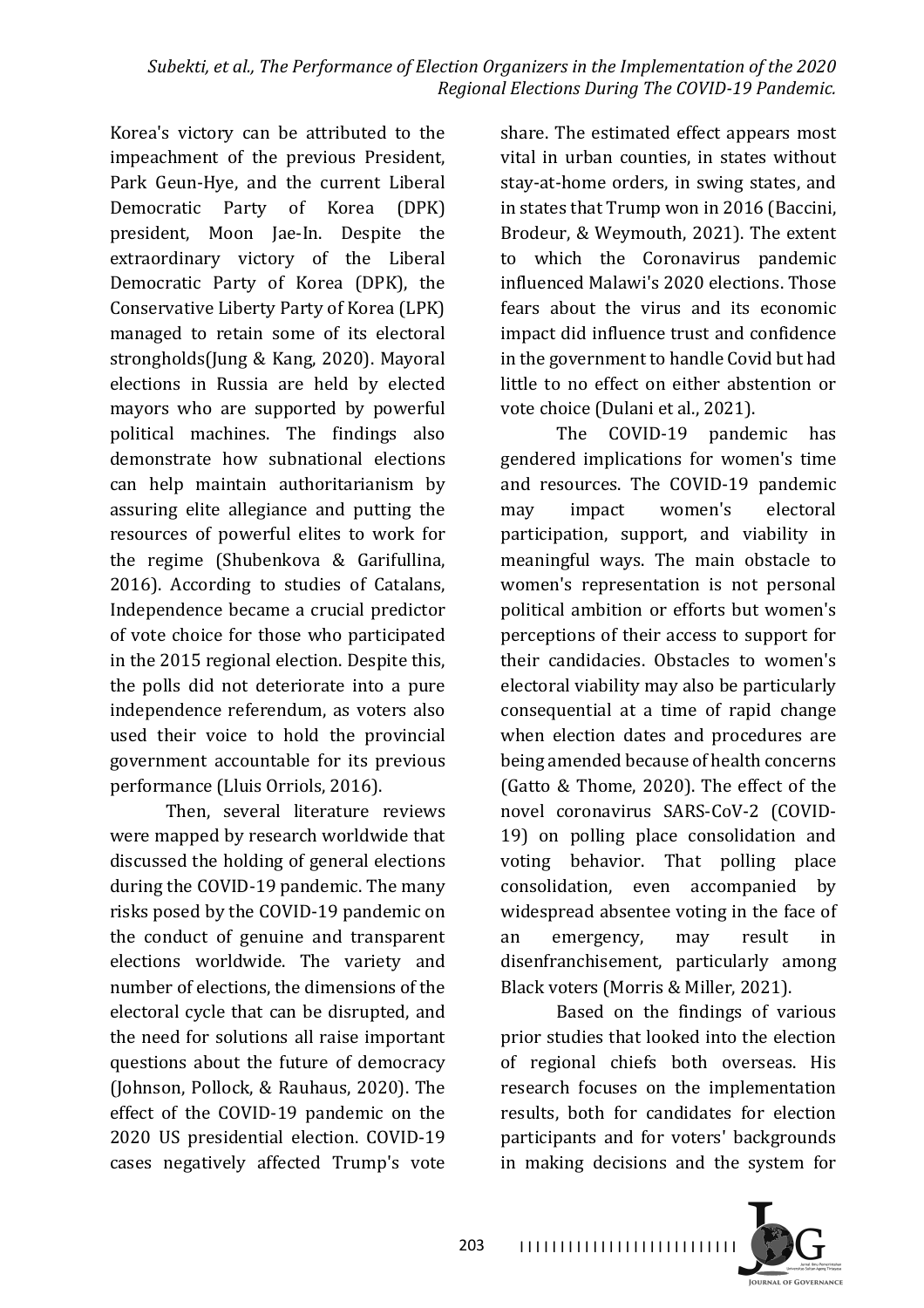holding regional head elections. As a result, the peculiarity of this study is that it focuses on election organizers' performance in conducting regional head elections during the COVID-19 pandemic.

The problem is the research suggest that the 2020 simultaneous regional head elections have urgency to be held. Because if it is not implemented, positions and officials will be temporarily appointed in 270 regions. This makes policy decisions challenging in the future. The implementing officials of the Regional Heads will not be able to make strategic policy decisions. However, in the midst of the ongoing COVID-19 pandemic in Indonesia, academics, national figures, election observers, and community organizations urge that local elections be postponed. The holding of the regional head election is expected to give rise to a new COVID-19 distribution cluster. The 2020 regional election risks attracting crowds, which could violate health protocols and trigger the spread of COVID-19 in new groups (Rahayu, 2020). Therefore, the performance of election organizers is in the spotlight. Because on the one hand, the local elections must be carried out smoothly, on the other hand, the implementation will lead to a new cluster of COVID-19.

Based on the explanation of previous research, the novelty in this research is to focus on the performance of election organizers during the COVID-19 pandemic. Therefore, This study explains the performance of election organizers in implementing the 2020 regional head election during the COVID-19 pandemic.

### **Methods**

This study uses a qualitative approach using descriptive analysis techniques. Qualitative research is a sort of study that yields results that are impossible to acquire (get) using statistical procedures or other quantification (measuring) techniques (Rahmat, 2019). This research uses a case study approach. Creswell in (Sugiyono,  $2014$ ) suggesting that a case study is a type of approach that aims to understand and understand an event or problem by collecting various kinds of relevant information, which is then processed and analyzed to obtain solutions or answers to events that occur. The case study of this research is the general election commission in the context of performance in the 2020 simultaneous regional head elections during the COVID-19 pandemic. The source of data in this research comes from a literature study. Library research is a data collection technique by reviewing books, literature, notes, and various reports related to the problem (Sari, 2020). 

This study was acquired from reputable Indonesian mainstream media news sources such as tempo.com, kompas.com, lokadata.id, Republika.co.id, tribunnews.com, and CNN Indonesia, as well as relevant scientific journal articles. The information gathered applies to numerous facts about delaying the simultaneous regional head election on September 23, 2020, and various details about the desire to postpone the simultaneous regional head election on December 9, 2020. The holding of the simultaneous regional head election on December 9, 2020. The time of data collection is in the year 2020. Because in

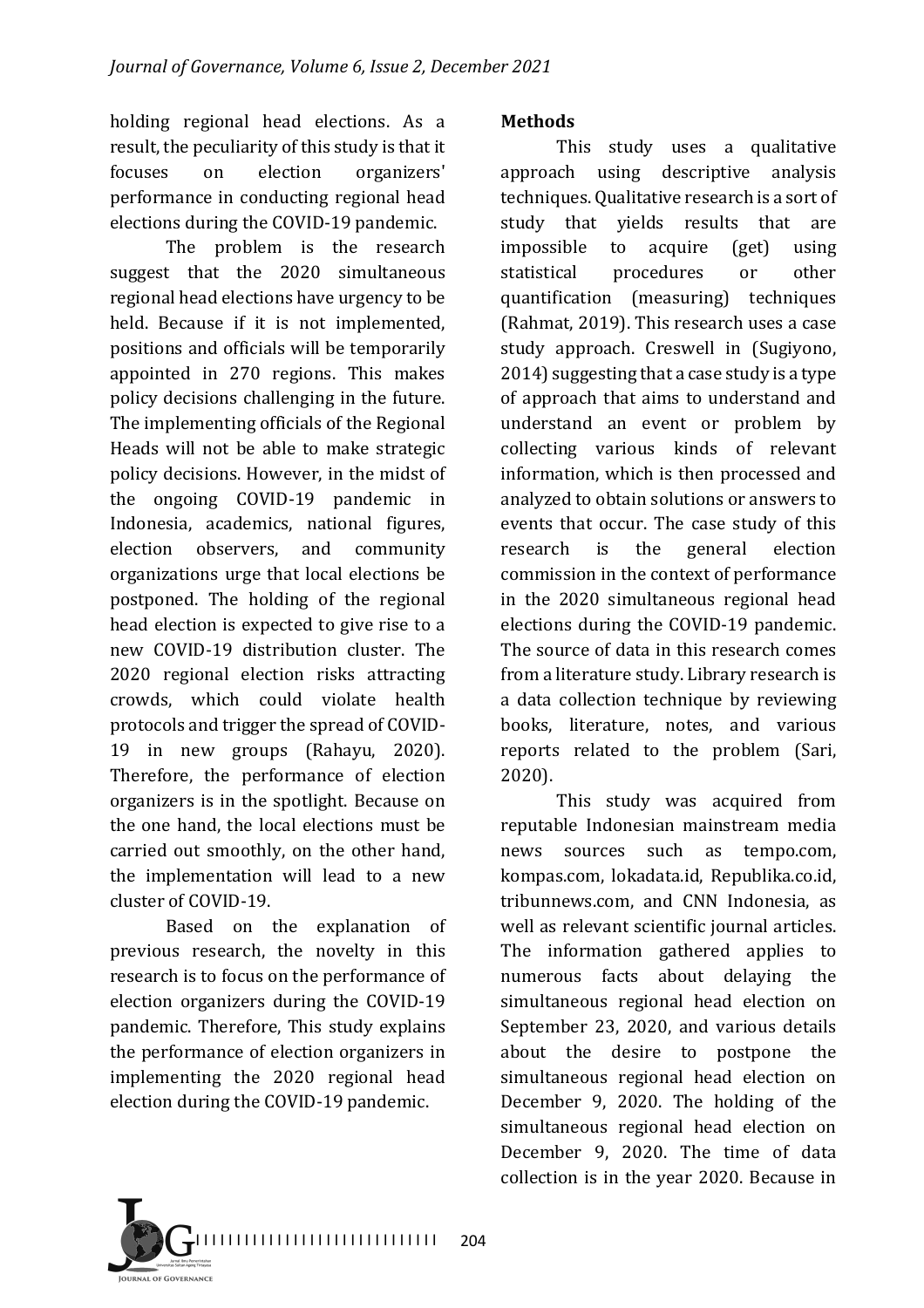that year, the election organizers began to work to hold simultaneous regional head elections during the COVID-19 pandemic.

### **Result and Discussion**

Performance indicators will be calculated and measured and used to assess or see the level of performance, both in the planning, implementation and after activities are completed. Performance indicators are used to ensure that the organization/work unit's account shows an increase in capability to achieve the goals and objectives that have been set. In general, performance indicators can clarify what, how much, and when activities are carried out—creating a consensus built by various related parties to avoid misinterpretation during the implementation of policies/programs/activities and assess their performance. They are making the basis for measuring, analyzing, and evaluating the organization/work unit(Sedarmayanti, 2010).

Because this study wants to explain the performance of the general election commission, which has to work with various problems such as the pressure to cancel the election and the threat of a new cluster of COVID-19, so this study uses the theory of performance assessment from T.R Mitchell which has several indicators, namely quality of work and promptness, initiative, capability and communication. Using the theory in this research, the available indicators can accommodate indepth explanations and analyses related to the research topic. Quality of Work, namely the quality produced, is related to whether or not the work results have been achieved. Promptness is related to 

completing work with the planned target and the efficient use of time. The initiative, which is a form of decision-making that employees own in completing work. Capability is employees' ability, namely skills, mental attitudes, and physical elements possessed by employees in completing their work. The fluency of interacting vertically and horizontally in an organization is defined as communication (Ulul Amri Tahir, Hasanuddin Mustari, 2019).

# **Quality of Work and Promptness**

Law 32 of 2004 on Regional Government-mandated regional head elections for the first time in 2005. Previously, under Law Number 22, Regional Government, issued in 1999, the provincial head was elected by the Regional People's Representative Assembly (Respationo, 2013). Article 18 (4) of the 1945 Constitution establishes the legal framework for organizing regional head elections. "Governors, Regents, and Mayors, respectively heads of Provincial, Regency, and City Government are democratically elected," according to the Constitution of the Unitary State of the Republic of Indonesia. The paradigm of organizing regional head elections is accepted in this text, either directly or indirectly, and considers the two systems equivalent under Pancasila's fourth principle(Widodo, 2015).

The performance was carried out separately at the start of the implementation of direct regional head elections in Indonesia, based on the completion of the regional head office in a given area. Then, as time went on, regional head elections were held concurrently

JOURNAL OF GOVERNANCE

I I I I I I I I I I I I I I I I I I I I I I I I I I I 205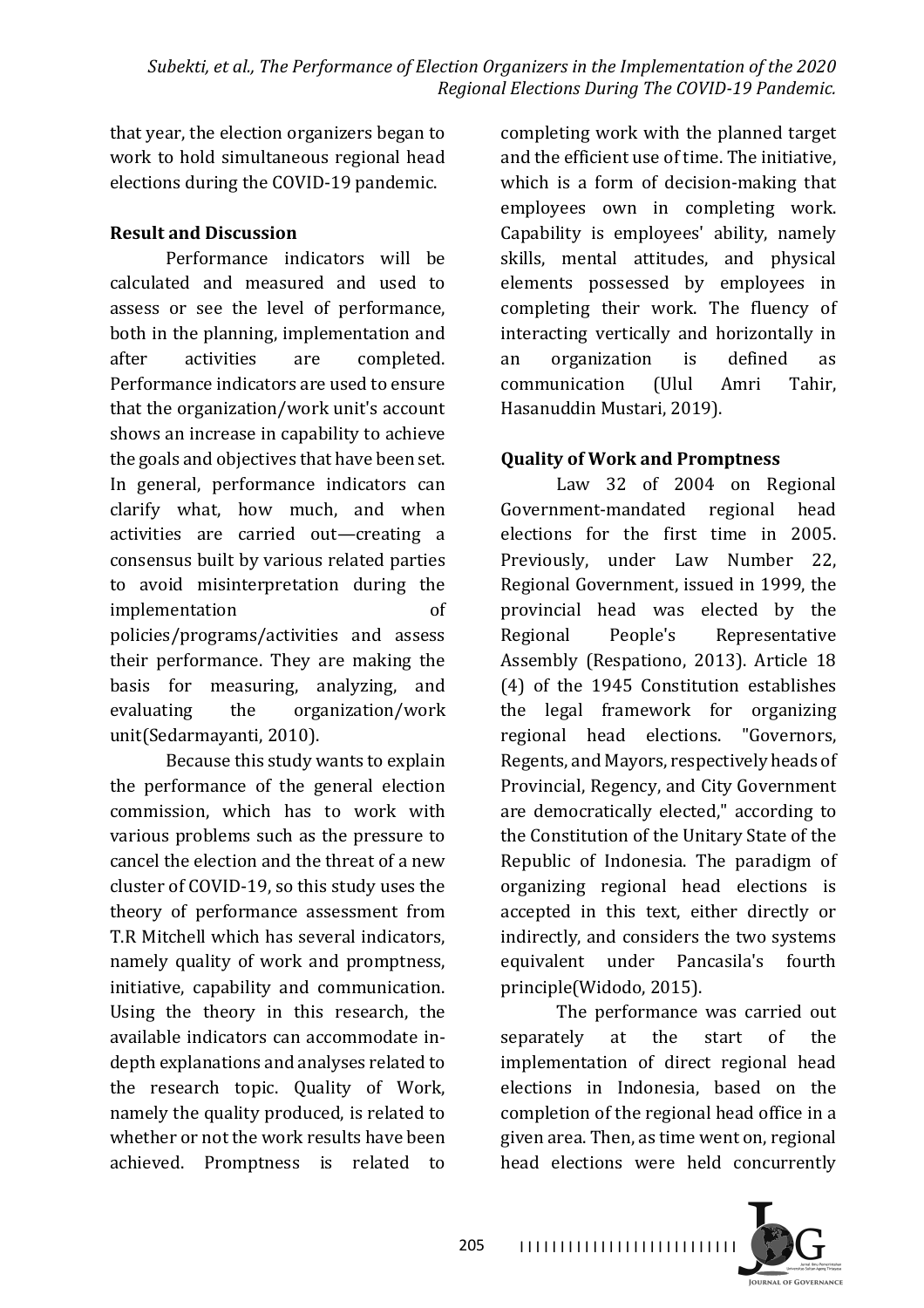with elections in other regions. The critical reasons for this are the administration's fiscal efficiency and the stability of regional politics. Elections of regional heads held simultaneously can save money and keep the community from becoming bored with a never-ending political agenda(Kristiyanto, 2017). The first wave of regional head elections took place in December 2015, covering the 2015 term and the first semester of 2016. The second wave will occur in February 2017, during the second semester of 2016 and the first semester of 2017. The third wave will occur in June 2018 for the current fiscal year's conclusion, and the fourth wave will occur in September 2020 for the current fiscal year's end. In 2027, simultaneous regional head elections will be held across the country (Nazriyah, 2015). 

Several Indonesian provinces, regencies, and cities will have regional head elections in 2020. The General Election Commission (KPU) published a strategy for the stages leading up to the Regional Head Election 2020 a year before the election, in 2019. In nine provinces, governor elections will be held. In addition, 224 districts will hold district head elections, and 37 cities in 32 regions will have mayoral elections(Bunga, 2019).

However, regional head elections were halted due to COVID-19, which hit Indonesia in early March 2020. The timing for holding regional head elections has changed as a result of COVID-19. The Indonesian government, The House of Representatives, the General Election Commission, and the General Election Commission have all decided to hold regional head elections in 2020. Because of the coronavirus pandemic, simultaneous

voting will occur on December 9, 2020, rather than September 23, 2020, as planned. President Joko Widodo signed Government Regulation No. 2 of 2020. Governing Governors, Regents, and Mayors will be elected instead of Law No. 2 of 2020. According to a government decree, the 2020 simultaneous regional elections have been postponed until December 9, 2020, rather than the law approved on May 4, 2020. Instead of Law No. 2 of 2020, If riots, security disturbances, natural disasters, nonnatural disasters, or other disturbances occur in the part of the electoral area or the entire electoral area, and part of the election stages are unable to be implemented, the election stages are carried out after the General Election Commission Decree stipulates postponement. The regulation further states that if a non-natural calamity prevents the simultaneous vote from taking place, the vote will be postponed and rescheduled as soon as the emergency is over (Fra, 2020). As a result, if COVID-19 in Indonesia is not completed by 2020, the regional head elections may be postponed and rescheduled.

The General Election Commission also released a decision letter postponing the regional head elections in 2020 after the President approved a Government Regulation rather than a Law. On March 21, 2020, KPU Chairman Arief Budiman signed letter number 179 / PL.02Kpt / 01 / KPU / 111 / 2020, which contained this decision. Following the creation of Covid-19, which the Indonesian government had declared a national tragedy, this decision was made. At least four stages of regional head elections have been postponed, according to the General Election 

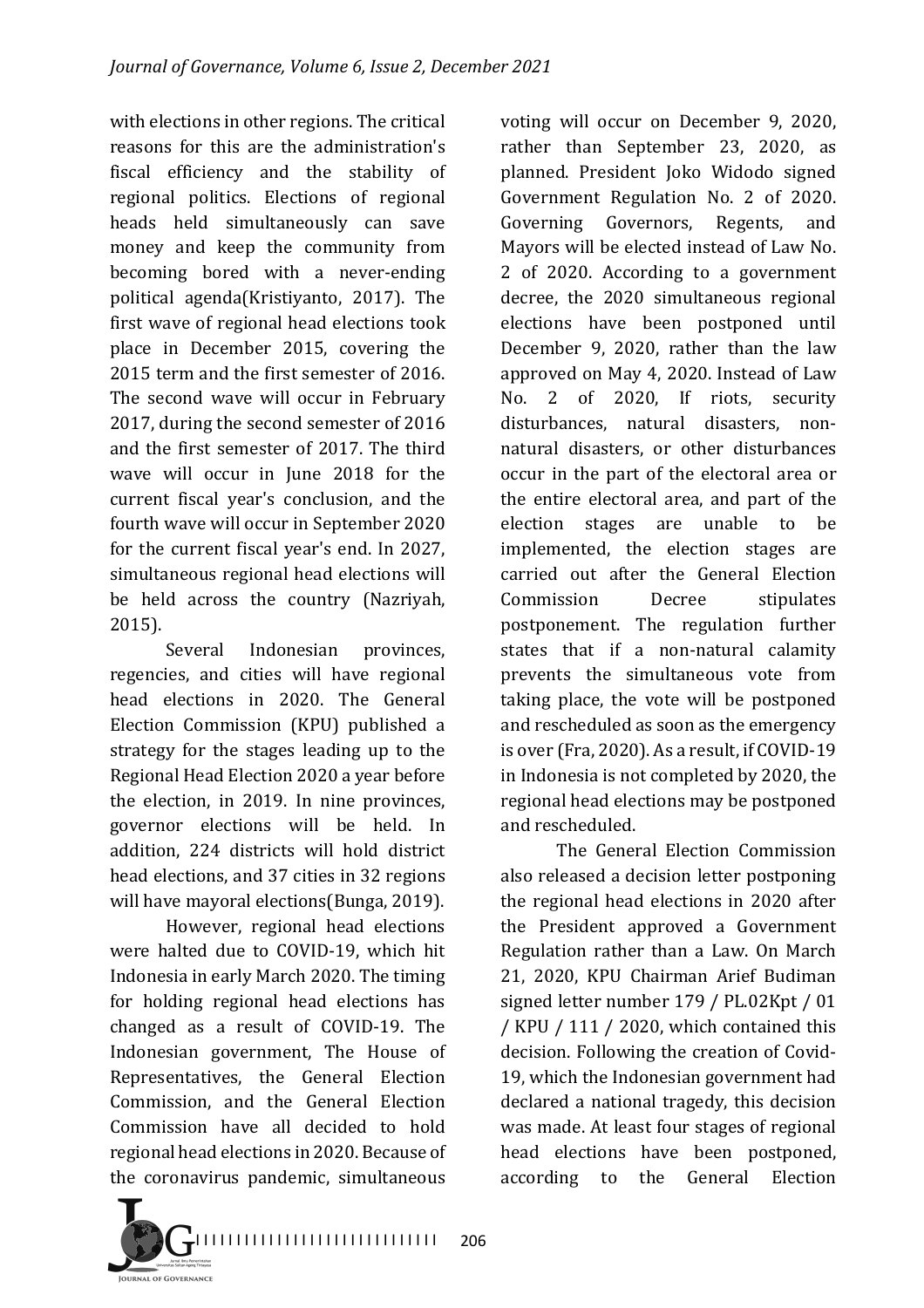Commission (KPU) order document. First, the voting committee's inauguration and working term (PPS). Second, individual regional head candidates' support criteria must be verified. The third stage is establishing voter data update officers, then updating and preparing voter lists(Farisa, 2020).

When the General Election Commission (KPU) postpones the regional head elections stage, there will probably be modifications in other areas impacted by the postponement, such as campaigning, voting, and counting(Rajab, 2020). The administration, the General Election Commission, and the People's Representative Council have agreed to postpone regional head elections until December 9, 2020, based on the government, the General Election Commission, and the People's

Representative Council's agreement. The primary problem is Covid-19, which has hit Indonesia, causing halted voting for regional head elections.

### **Capability and Communication**

The regional head election stages were postponed from mid-March to June 2020 due to the coronavirus outbreak. On June 15, 2020, the process of regional head elections will be completed. On December 9, regional head elections will take place at the same time. However, many parties have called for the regional head elections to be postponed, citing the ongoing Covid-19 outbreak in Indonesia. Various groups applied pressure, including electoral activists, national politicians, and community organizations, with some of these parties noted in table 1.

**Table 1. Several parties are pushing for the regional elections in 2020 to be postponed at the same time.** 

| Individual/<br>institution                                   | <b>Reason</b>                                                                                                                                                                                                                                                                                    |
|--------------------------------------------------------------|--------------------------------------------------------------------------------------------------------------------------------------------------------------------------------------------------------------------------------------------------------------------------------------------------|
| Nahdatul Ulama (NU)                                          | Even though the COVID-19 health protocol is tightly<br>maintained, a regional head election might draw a large<br>audience.                                                                                                                                                                      |
| Muhammadiyah                                                 | Implementing regional head elections, which might<br>become a COVID-19 transmission cluster, is considerably<br>more vital than public safety.                                                                                                                                                   |
| <b>Association for Elections</b><br>and Democracy (Perludem) | The decision to postpone regional elections is based on the<br>COVID-19 pandemic's uncontrollable conditions and the<br>growing number of daily Covid-19 positive confirmation<br>cases. Meanwhile, the number of health protocol violations<br>by political actors and the public is also high. |
| Jusuf Kalla                                                  | There is no urgent necessity to organize simultaneous<br>regional elections in 2020 during the COVID-19 pandemic.<br>In 2020, there is a chance that a new COVID-19<br>transmission cluster will emerge as a result of<br>simultaneous regional elections.                                       |

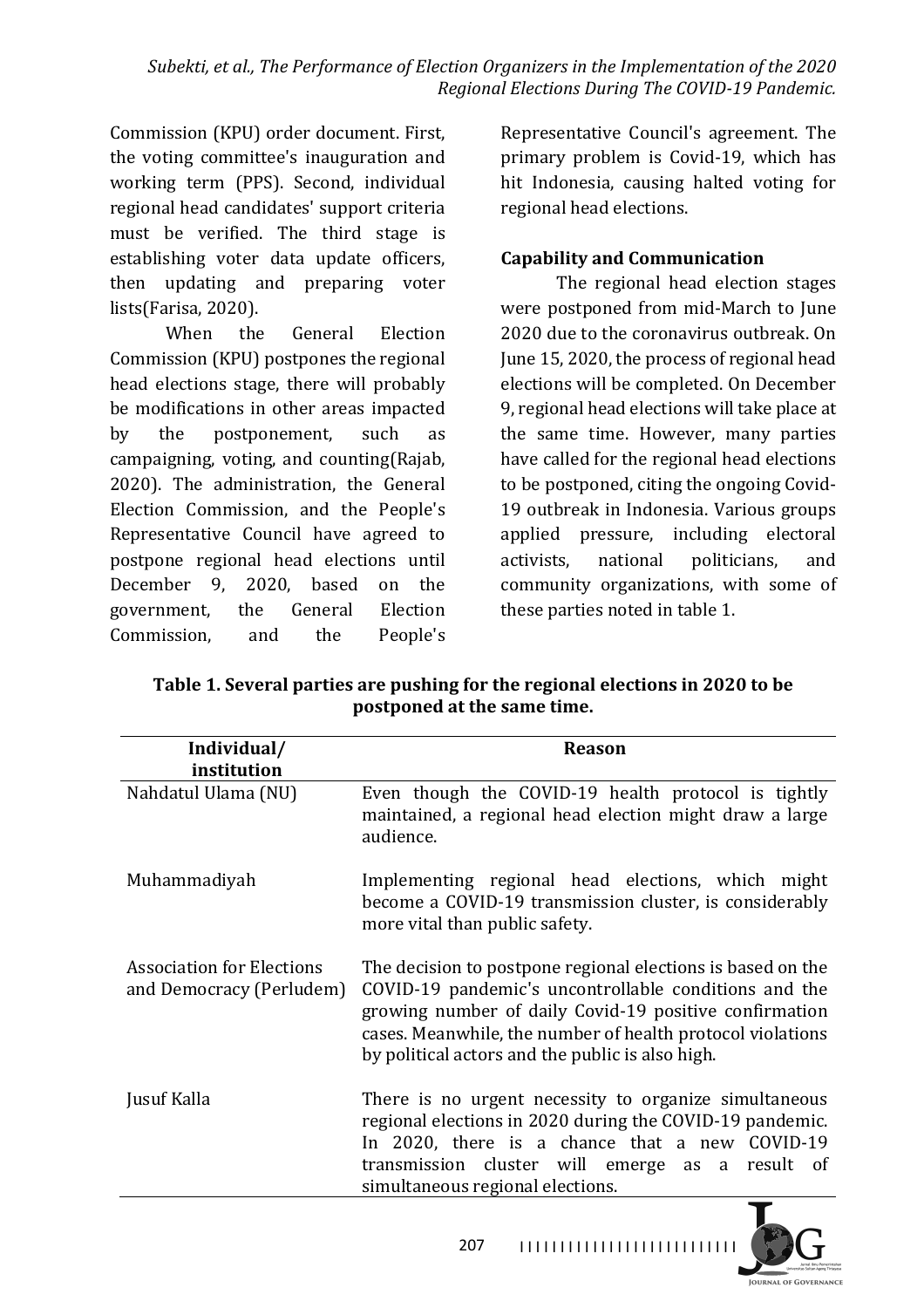|                                                          | $\mathbf{r}$ , $\mathbf{r}$ , $\mathbf{r}$ , $\mathbf{r}$ , $\mathbf{r}$ , $\mathbf{r}$ , $\mathbf{r}$<br>10.001                                                                               |
|----------------------------------------------------------|------------------------------------------------------------------------------------------------------------------------------------------------------------------------------------------------|
| Epidemiology Universitas<br>Airlangga (Unair) Windhu.    | It's not easy to ensure that people who attend regional head<br>elections follow health rules like wearing masks and<br>keeping their distance.                                                |
|                                                          |                                                                                                                                                                                                |
| Epidemiology Griffith<br><b>University Dicky Budiman</b> | The 2020 regional head elections could become a ticking<br>time bomb due to numerous health procedure violations<br>during registration and rules that still have gaps in crowd<br>activities. |
|                                                          |                                                                                                                                                                                                |

#### **Source: processed by the author (2021)**

Table 1 shows which parties are lobbying for the 2020 regional elections to be postponed. Said Aqil Siradj, the Nahdlatul Ulama (NU) general chairman, proposed delaying the regional head elections in 2020 due to humanitarian concerns; mental safety cannot be compromised, primarily through political activity. Similarly, Muhammadiyah continued to organize regional head elections in 2020, according to Haedar Nashir, the party's general chairman, who claimed that he accepted the government's decision. It did, however, ask the government to assume responsibility for any COVID-19 transmission concerns that arise as a result of the 2020 regional elections(Saubani, 2020). Jusuf Kalla, the former Vice President of Indonesia and Chairman of the Indonesian Red Cross (PMI), has asked the General Election Commission (KPU) to reconsider holding simultaneous regional head elections in 2020, citing an increase in the number of patients who have tested positive for COVID-19(Prastiwi, 2020). Fadli, a researcher with the Association for Elections and Democracy (Perludem), also believes that violations of health rules on registration day are the government's responsibility, according to the House of Representatives (DPR) and the General Election Commission (KPU). The 2020 regional elections should be postponed if the three parties cannot execute the COVID-19 treaty (Maharani, 2020).

The assumption that having simultaneous regional head elections in 2020 could lead to crowds violating health standards can be used to infer a variety of reasons why different parties want regional head elections postponed. This could be the start of a new COVID-19 cluster, and the COVID-19 space in Indonesia is currently unregulated, as evidenced by the fact that roughly 1000 individuals are exposed to COVID-19 every day. As a result, many parties urge the government to postpone the December 9. 2020, regional head elections. After all, because the government can do so, it is governed by Law No. 10 of 2016, which regulates regional head elections.

According to the Association for Article 122 of Law 10/2016 on Elections and Democracy (Perludem), subsequent and secondary elections are organized by the district/city or province General Election Commission (KPU). The regional head election may be postponed if governor and deputy governor elections cannot be held in 40 percent of the districts/cities or 50 percent of registered voters cannot exercise their right to vote. Meanwhile, regional elections for regents and deputy regents and mayors and 

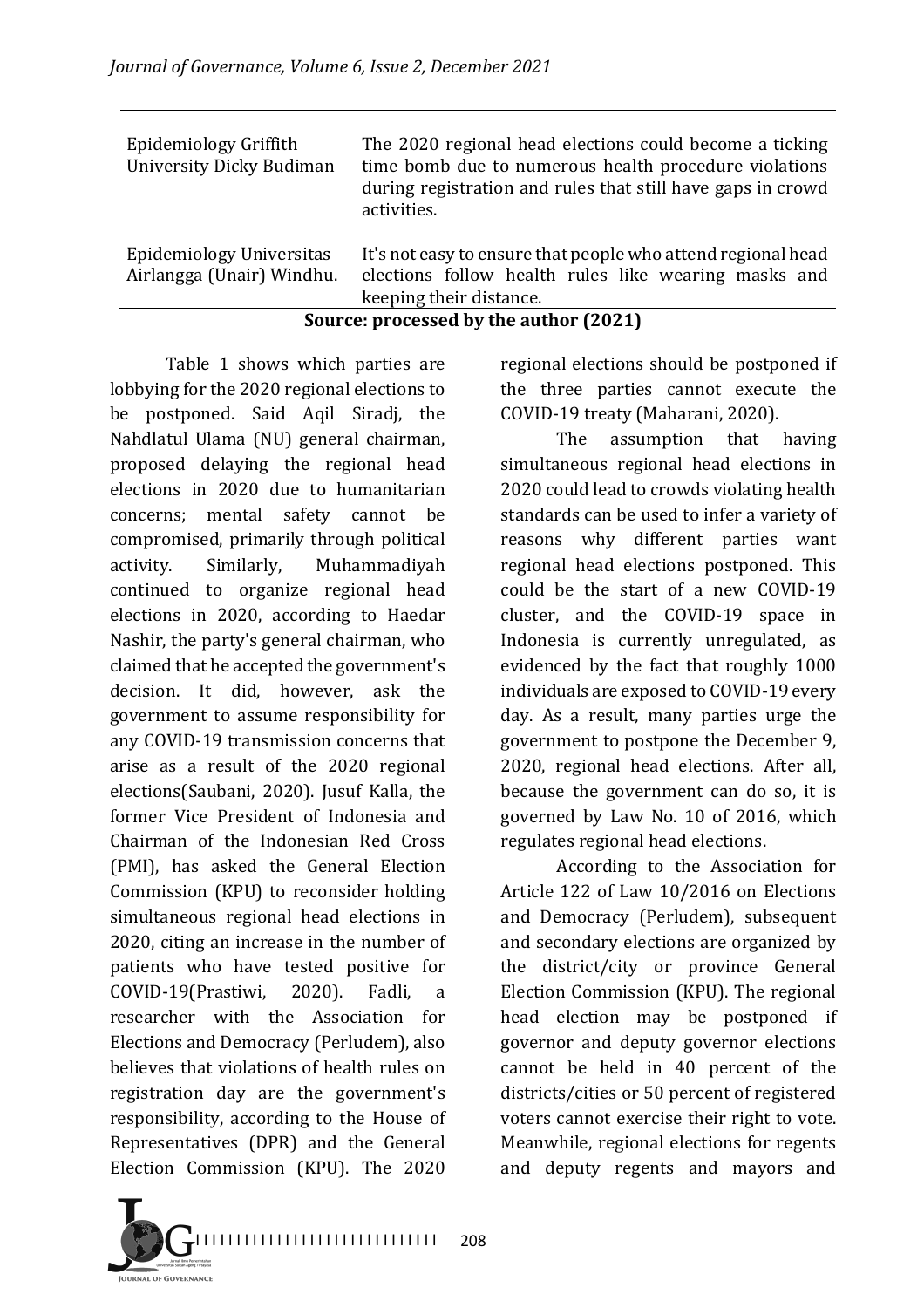deputy mayors have been postponed due to the inability to hold elections in 40% of sub-districts or 50% of registered voters. This clause is still in effect in the modifications to the most recent regional head election law, namely Law no. 6 of 2020, addressing government regulations' stipulation rather than Law No. 2 of 2020. Because it was postponed because of the COVID-19 pandemic, the legislation modification is the foundation for arranging subsequent simultaneous regional head elections (Rahayu, 2020). The shelving of regional head elections is planned to allow regional chiefs to focus on developing measures for dealing with COVID-19. It is critical to postpone the polling timetable to ensure the safety of organizers, citizens, candidates, and political certainty (Fernandes, 2020).

Despite intense pressure from many parties to postpone regional head elections, the administration has not changed its mind. On December 9, 2020, the government continued to hold regional head elections at the same time. President Joko Widodo's coordinating minister for politics, law, and human rights, Mahfud MD, explained why the 2020 regional head election was postponed. First, ensure that the people's constitutional rights to be elected and voted following the law and numerous statutory requirements are protected. Second, COVID-19 pandemics cannot yet be known when it will end; therefore, if the regional head election is postponed until the Pandemic is over, it will create uncertainty. Third, the President does not want the regional election organizers to be led by the task force because they cannot take strategic policies. Fourth, the previous regional head elections have been postponed from September 23 to December 9. As a result, rather than delaying the widespread spread of COVID-19, what needs to be done now is to anticipate it (Ismail, 2020).

The policy taken by the government not to postpone the holding of regional head elections simultaneously in 2020 is of public concern. Another perspective of the government's reasons for not delaying regional head elections is related to political investors who have spent their capital for regional head candidates and even political parties. The goal is that if the candidate for the regional head is elected as a regional head, his business interests or other things can run smoothly, both from licensing administration or playing large projects in the region. Practices like this encourage elected regional heads to stumble over corruption cases. The Corruption Eradication Commission processes many instances of regional leaders. If the provincial head election is postponed, it will interfere with the interests of the group. Because he is suspected of having committed corruption in several modes, ranging from sin in discussing the regional revenue and expenditure budget, project funding, licensing to buying and selling of positions. The Corruption Eradication Commission alleged that some of the proceeds from corruption were used to finance the regional head election campaign they were participating in. When referring to the President's regulation, the provincial head election will be postponed if COVID-19 is still not over(Rusdi, 2018).



I I I I I I I I I I I I I I I I I I I I I I I I I I I 209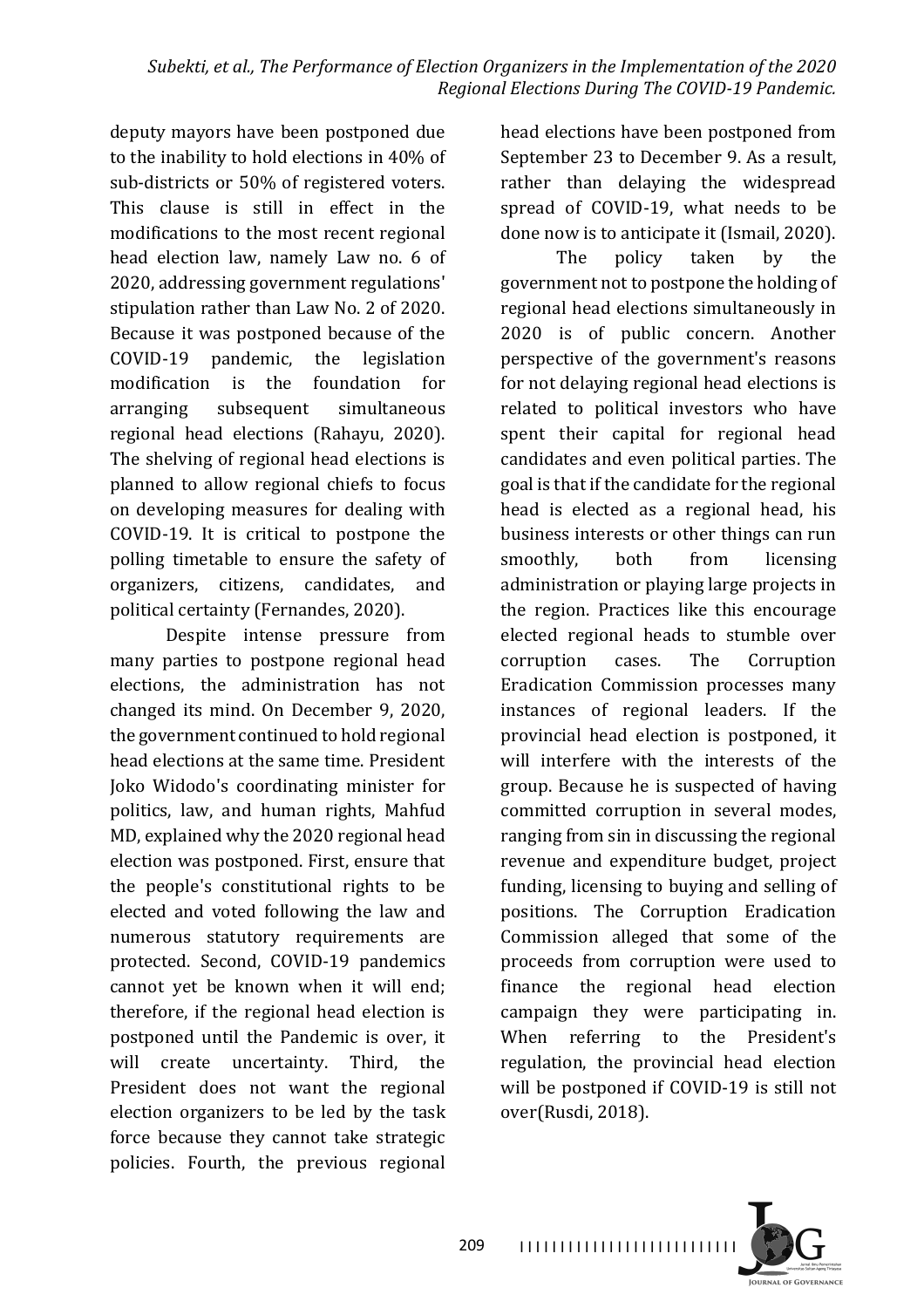### **Initiative**

The Indonesian government, House of Representatives of Indonesia Republic, and election organizer agreed that the 2020 regional head election simultaneously would be held on December 9, 2020. This decision occurred in a working meeting of Commission II house of representative of Indonesia republic with the Minister of Home Affairs, General Election Supervisory Agency, General Election Commission, and Election Organization Ethics Council(Alfian, 2020). The Head of the Information Center (Kapuspen), who is also the acting Director-General of Politics and Public Administration of the Ministry of Home Affairs (Kemendagri) Bahtiar, said the simultaneous elections on December 9, 2020, ran smoothly and safely from COVID-19(Kominfo, 2020). The Head of the Information Center (Kapuspen), the acting Director-General of Politics and Public Administration of the Ministry of Home Affairs (Kemendagri) Bahtiar, said the simultaneous elections on December 9. 2020, ran smoothly safely from COVID-19.

Health protocol in effect on voting day December 9, 2020. According to General Election Commission Chairman Arief Budiman, the first division of voter arrival time is based on the number of permanent voters list in a polling station, and the arrival schedule is divided into five groups. The first group at  $07.00$ -08.00 in the morning, the second group at  $08.00$ -09.00 in the morning, and so on until the last one at  $12.00$  to  $13.00$  noon. Second, medical equipment such as hand washing and soap, hand sanitizer, plastic gloves for voters, masks. Face shield, trash can, temperature measuring device, medical gloves for Voting Organizing Group (KPPS)

officers. Disinfecting voting place locations, Hazmat clothes or Personal Protective Equipment (PPE), ink drops, and a particular room for voters with a body temperature of 37.3 degrees Celsius(Rizal, 2020). After holding simultaneous regional head elections on December 9, 2020, the government, through Mahfud MD, the Coordinating Minister for Political, Legal, and Security Affairs, asserted that the simultaneous regional elections in 2020 did not result in the formation of a new COVID-19 cluster(Puspita, 2020). The Minister of Home Affairs, Tito Karnavian, also stated that public compliance with implementing health protocols during the 2020 regional head election was relatively high. Adherence to health protocols during the voting process ranged from 89 percent to 96 percent in some areas(Mashabi, 2020).

But on the other hand, the Election Supervisory Agency (Bawaslu RI) found thousands of health protocol violations in the 2020 regional elections. One of them was related to discovering Voting Organizing Group (KPPS) officers exposed to Covid-19 at several polling stations (TPS). The Election Supervisory Agency (Bawaslu RI) noted that 1,454 polling stations did not provide handwashing facilities. Several polling stations have also reportedly not provided unique polling stations for voters with body temperatures above 37 degrees Celsius. The Election Supervisory Agency (Bawaslu RI) also found another violation of its health protocol: Voting Organizing Group members were still caught on duty at the voting place even though they were known to be positive COVID-19. These violations were reported in 1,172 polling stations in Sulawesi, specifically in

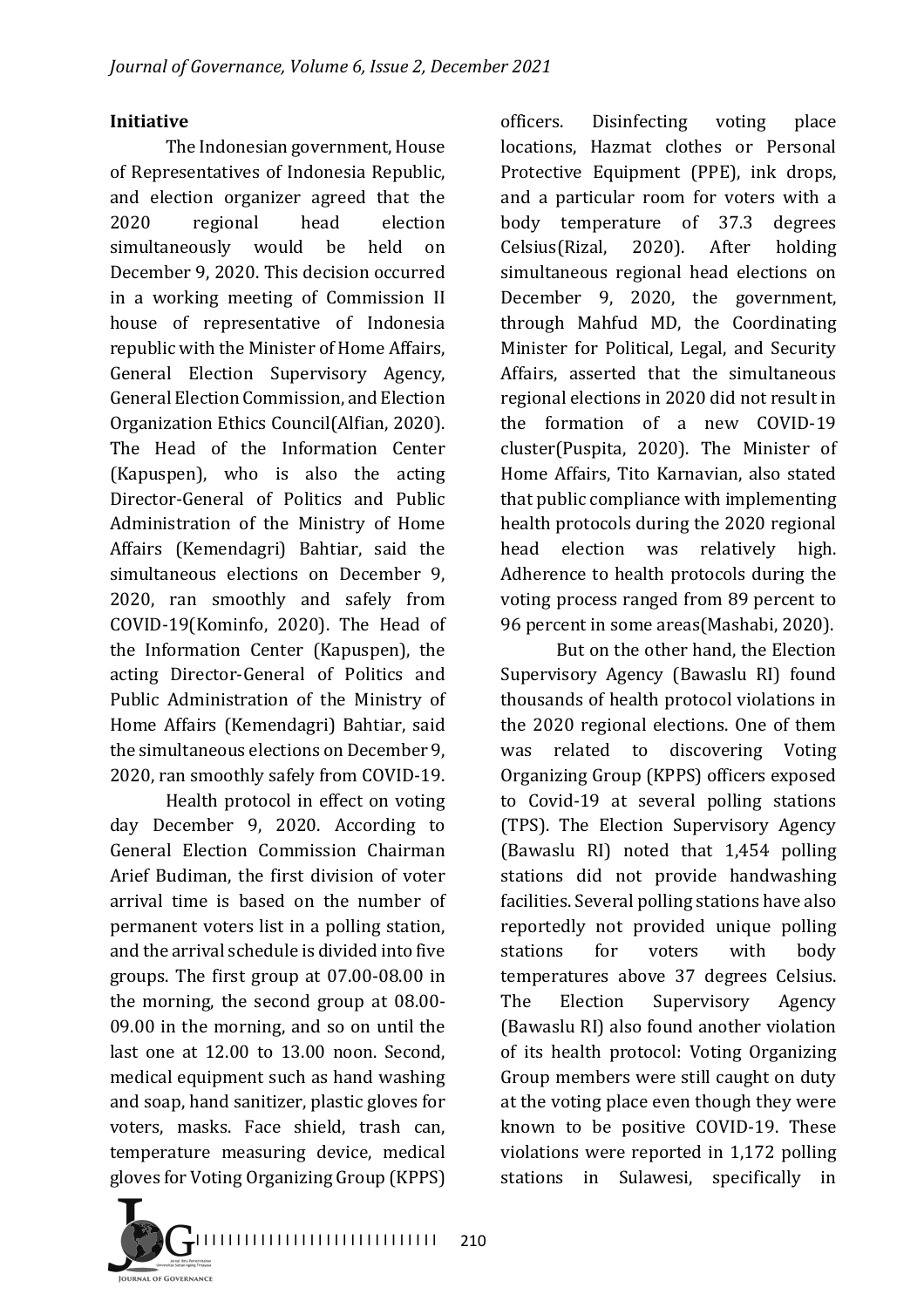Tomohon, North Sulawesi(Hidayatullah & Pandamsari, 2020). The Banten COVID-19 task force team also said that the 2020 regional head election had become a new cluster of the spread of the coronavirus in three areas, namely South Tangerang City, Serang Regency, and Pandeglang Regency. Regional head election clusters in these three regions did not only arise because of the voting process. Still, they were also influenced by several previous stages, such as the declaration, registration, and campaigning. This is reinforced by the statement of Global Health Security & Pandemic researcher Griffith University Australia, Dicky Budiman, the coronavirus cluster due to the 2020 Regional Election will undoubtedly emerge. Because these activities were carried out when the COVID-19 pandemic was increasingly out of control, with indications that the ratio of favorable cases was still very high, above 10 percent(Firmansyah & Hidayatullah, 2020).

This explanation shows that there has been a lack of information and coordination between the government and election supervisory stakeholders and those responsible for handling COVID-19. This results in differences in data and information obtained from each field. Even though the task force to accelerate the handling of COVID-19 is a party that the government formed to deal with the spread of COVID-19 in provinces, regencies/cities throughout Indonesia. Therefore, the government should coordinate to get data and information from these task forces throughout Indonesia.

### **Conclusion**

The conclusion in this study, due to the COVID-19 pandemic that hit Indonesia, became an obstacle to the performance of election organizers in holding simultaneous regional head elections in 2020. Aspects of quality of work and promptness, The simultaneous regional head elections were postponed from September 23, 2020, to December 9, 2020. The agreement of the government, the General Election Commission (KPU), and the People's Representative Council to postpone regional head elections until December 9, 2020, is based on the government's agreement, the General Election Commission (KPU), and the People's Representative Council (DPR). The root cause is Covid-19, which has struck Indonesia, disrupting voting for regional head elections.

Aspect of capability and communication. The state of the COVID-19 pandemic did not end on December 9. 2020, but the election organizers have not postponed the 2020 regional head elections as before. Although some parties have urged to defer the 2020 regional head elections, the government and election organizers did not delay the 2020 elections to guarantee the people's constitutional right to be elected and vote. The end date of the Covid-19 epidemic is unknown, the government does not want task executors to lead the areas, and regional head elections have been postponed previously. Because Covid-19 has not ended in Indonesia, the 2020 regional head elections can be delayed simultaneously based on Law Number 6 of 2020 about the Stipulation of Government Regulations rather than Law Number 2 of

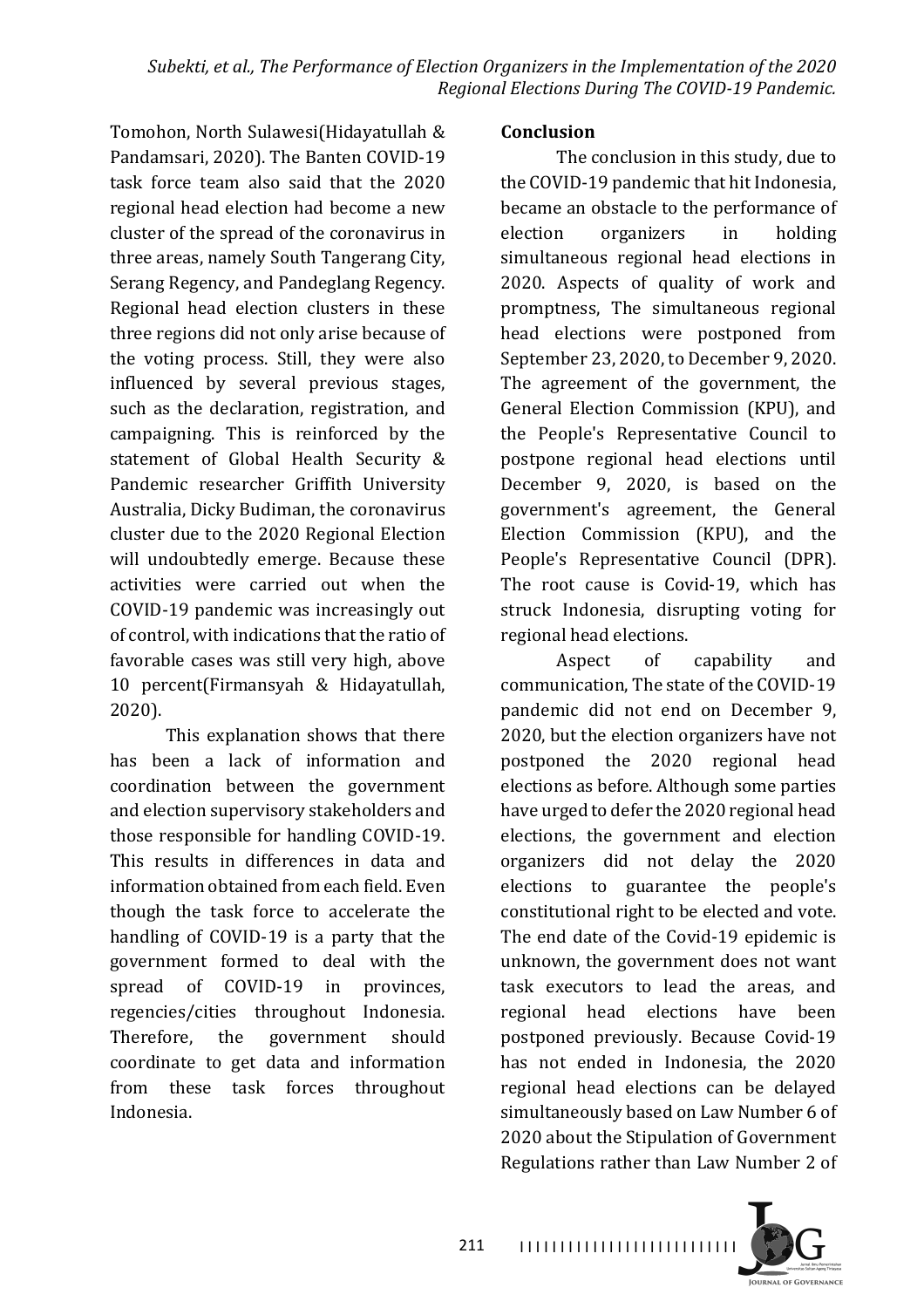2020. The aspect of Initiative, During the simultaneous regional head elections on December 9, 2020, there was misinformation and miscoordination between the government and the Election Supervisory Body of the Republic of Indonesia and the task force for the acceleration of handling COVID-19. This resulted in data imbalances related to violations of health protocols on polling day and the emergence of new COVID-19 clusters.

The limitation of this study is that the data sources come only from online media and relevant journals. Therefore, the recommendation for further research is to conduct direct interviews with the election organizer. This is so that the data obtained becomes more complete.

## **About Author**

**Dimas Subekti** is from government affairs and administration. Interest in the election, political campaign, political parties, democracy, and public policy. Publish an article on JIPSi (Jurnal Ilmu Politik dan Komunikasi), International Conference on Advances in Digital Science (ICADS 2021), and International Conference on Comprehensible Science (ICCS 2021). 

**Suswanta** is from government affairs and administration in Universitas Muhammadiyah Yogyakarta.

**Muchamad Zaenuri** is from government affairs and administration in Universitas Muhammadiyah Yogyakarta.

### **Acknowledgments**

We thank the government affairs and administration for supporting this research. In particular, thanks to the human resources management course that



encouraged this research.

### **References**

Aida, N. R. (2020). Berikut Daftar 270 Daerah yang Gelar Pilkada Serentak 9 Desember 2020. Retrieved March 20, 2021, from Kompas.com website: https://www.kompas.com/tren/rea d/2020/12/05/193100165/berikutdaftar-270-daerah-yang-gelarpilkada-serentak-9-desember-2020?page=all

Alfian. (2020). Pilkada Serentak 9 Desember 2020. Retrieved June 9. 2021, from kediri.bawaslu.go.id website: https://kediri.bawaslu.go.id/pilkadaserentak-9-desember-2020/

- Baccini, L., Brodeur, A., & Weymouth, S. (2021). The COVID-19 pandemic and the 2020 US presidential election. *Journal of Population Economics*, *34*(2), 739–767.
- Bunga, H. (2019). KPU Luncurkan Tahapan Pemilihan Pilkada 2020. Retrieved from Tempo.com website: https://nasional.tempo.co/read/121 7900/kpu-luncurkan-tahapanpemilihan-pilkada-2020/full&view=ok
- Dulani, B., Harris, A., Lust, E., Ferree, K., Kao, K., Ahsan Jansson, C., & Metheney, E. A. (2021). Elections in the time of covid-19: the triple crises around Malawi's 2020 presidential elections. *Journal of Elections*, *Public Opinion and Parties*, *31*(sup1), 56–68. https://doi.org/10.1080/17457289. 2021.1924745
- Farisa, F. C. (2020). KPU Resmi Terbitkan SK Penundaan Tahapan Pilkada, Ini Rinciannya. Retrieved from Kompas.com website: https://nasional.kompas.com/read/ 2020/03/22/06253311/kpu-resmiterbitkan-sk-penundaan-tahapan-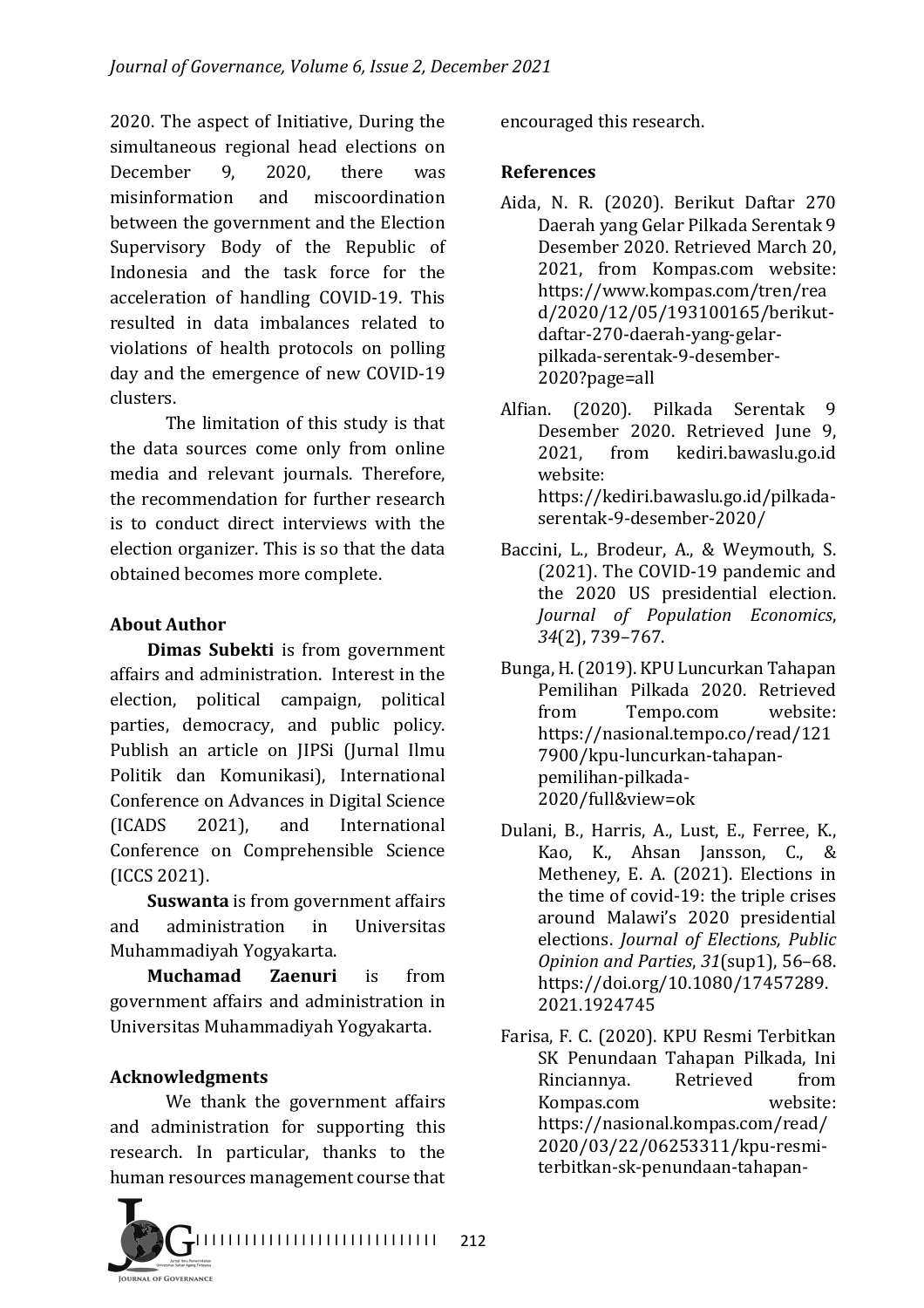*Subekti, et al., The Performance of Election Organizers in the Implementation of the 2020 Regional Elections During The COVID-19 Pandemic.*

pilkada-ini-rinciannya

- Fernandes, A. (2020). COVID-19 dan Penundaan Pilkada Serentak 2020. *CSIS Commentaries DMRU-030-ID*,  $(April)$ , 1–5.
- Firmansyah, L. M., & Hidayatullah, T. (2020). Klaster baru Covid-19 akibat Pilkada 2020 mulai bermunculan. Retrieved January 4, 2021, from lokadata.id website: https://lokadata.id/artikel/klasterbaru-covid-19-akibat-pilkada-2020 mulai-bermunculan
- Fra. (2020). Jokowi Teken Perpu Penundaan Pilkada 2020. Retrieved from CNN Indonesia website: https://www.cnnindonesia.com/nasi onal/20200505193533-32- 500424/jokowi-teken-perppupenundaan-pilkada-2020
- Gatto, M. A. C., & Thome, D. (2020). Resilient Aspirants: Women's Candidacies and Election in Times of COVID-19. *Politics & Gender*, *16*(4), 1001–1008.
- Hidayatullah, T., & Pandamsari, A. P. (2020). Bawaslu temukan ribuan pelanggaran protokol kesehatan. Retrieved January 4, 2021, from lokadata.id website: https://lokadata.id/artikel/bawaslutemukan-ribuan-pelanggaranprotokol-kesehatan
- Ismail, T. (2020). 4 Alasan Presiden Jokowi Tetap Lanjutkan Pelaksanaan Pilkada Serentak 2020. Retrieved from Tribunnews.com website: https://www.tribunnews.com/nasio nal/2020/09/22/4-alasan-presidenjokowi-tetap-lanjutkan-pelaksanaanpilkada-serentak-2020
- Johnson, A. F., Pollock, W., & Rauhaus, B. (2020). Mass casualty event scenarios and political shifts: 2020 election outcomes and the US COVID-19 pandemic. *Administrative Theory &*

*Praxis*, *42*(2), 249–264.

- Jung, K., & Kang, Y.  $(2020)$ . A report of the 2018 regional election in South Korea. *Regional and Federal Studies*, *30*(3), 493–509. https://doi.org/10.1080/13597566. 2020.1761341
- Kominfo. (2020). Pilkada Serentak 9 Desember 2020 Lancar dan Aman dari Covid-19, Perlu Dukungan Masyarakat. Retrieved June 9, 2021. from kominfo.go.id website: https://www.kominfo.go.id/content /detail/26964/pilkada-serentak-9 desember-2020-lancar-dan-amandari-covid-19-perlu-dukunganmasyarakat/0/berita
- Kristiyanto, E. N. (2017). Pelaksanaan Pemilihan Kepala Daerah Serentak di Indonesia: Studi di Batam. *Jurnal Penelitian Hukum De Jure*, *17*(1), 48. https://doi.org/10.30641/dejure.20 17.v17.48-56
- Lluis Orriols, T. R. (2016). The 2015 Catalan Election : The Independence Bid at the Polls. *South European Society and Politics*, *8746*(June), 1743–9612. https://doi.org/10.1080/13608746. 2016.1191182
- Maharani, T. (2020). Polemik Pilkada 2020 di Tengah Pandemi, Mungkinkah Ditunda? Retrieved November 19, 2020, from Kompas.com website: https://nasional.kompas.com/read/ 2020/09/18/08520801/polemikpilkada-2020-di-tengah-pandemimungkinkah-ditunda?page=all
- Mashabi, S. (2020). Mendagri Sebut Kepatuhan Masyarakat Terkait Protokol Kesehatan di Pilkada 2020 Relatif Tinggi. Retrieved January 4, 2021, from Kompas.com website: https://nasional.kompas.com/read/ 2020/12/15/11394581/mendagrisebut-kepatuhan-masyarakat-

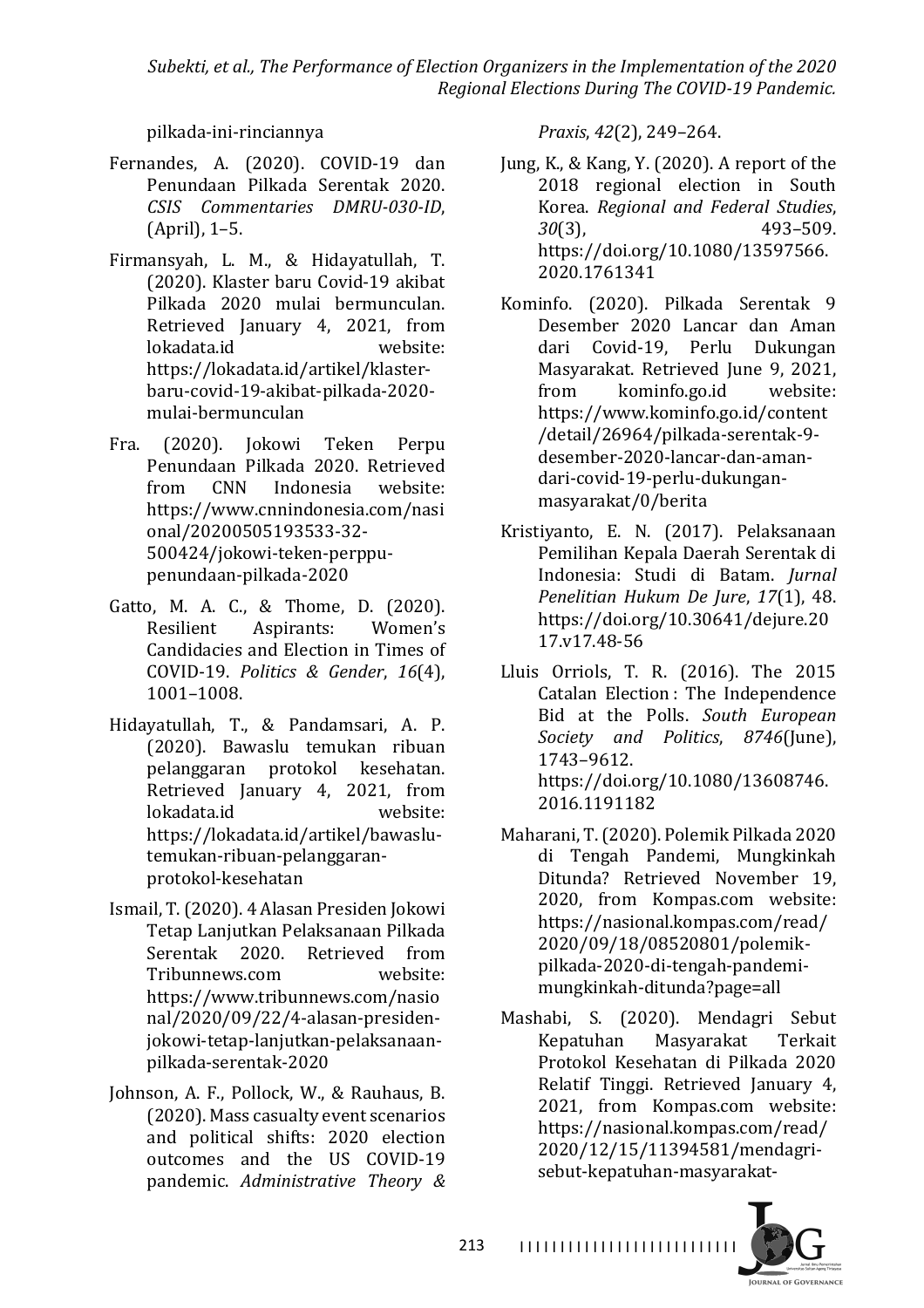terkait-protokol-kesehatan-dipilkada

- Morris, K., & Miller, P. (2021). Voting in a pandemic: COVID-19 and primary turnout in Milwaukee. Wisconsin. *Urban Affairs Review*, 10780874211005016.
- Nazriyah, R. (2015). Pengaturan Pelaksanaan Pemilihan Kepala Daerah Serentak. *Jurnal Hukum Ius Quia Iustum*, *22*(1), 116–141. https://doi.org/10.20885/iustum.vo l22.iss1.art6
- Prastiwi, D. (2020). Mereka yang Usulkan Pilkada 2020 Ditunda. Retrieved November 18, 2020, from Liputan6.com website: https://www.liputan6.com/news/re ad/4364242/mereka-yang-usulkanpilkada-2020-ditunda
- Puspita, R. (2020). Mahfud MD: Belum Ada Klaster Covid-19 Terkait Pilkada. Retrieved January 4, 2021, from Republika.co.id website: https://republika.co.id/berita/qlbv4 3428/mahfud-md-belum-adaklaster-covid19-terkait-pilkada
- Rahayu, L. S. (2020). Pilkada 2020 Tak Ditunda, Perludem: Faktanya Protokol Kesehatan Dilanggar. Retrieved June 9, 2021, from Detiknews.com website: https://news.detik.com/berita/d-5182741/pilkada-2020-tak-ditundaperludem-faktanya-protokolkesehatan-dilanggar?single=1
- Rahmat, P. S. (2019). Penelitian Kualitatif. *Equilibrium*, *5*, 1–8. https://doi.org/10.31227/osf.io/jax bf
- Rajab, A. (2020). Penundaan Tahapan Pilkada Oleh Kpu Akibat Bencana Covid-19 Dan Urgensi Perubahan Ketiga Undang-Undang Tentang Pilkada. *Jurnal RechtsVinding*, (10), 1-6.
- Respationo, H. M. S. (2013). Pemilihan Kepala Daerah Dalam Demokrasi Electoral. *Pemilihan Kepala Daerah Dalam Demokrasi Electoral*, *42*(3), 356–361. https://doi.org/10.14710/mmh.42.3 .2013.356-361
- Rizal, J. G. (2020). Pilkada 9 desember, ini sejumlah protokol kesehatan yang diberlakukan. Retrieved January 2, 2021, from Kompas.com website: https://www.kompas.com/tren/rea d/2020/11/24/133500565/pilkada-9-desember-ini-sejumlah-protokolkesehatan-yang-diberlakukan
- Rusdi, M. (2018). Spektrum Korupsi Calon Kepala Daerah Terhadap Tingkat Legitimasi Publik. *Jurnal Hukum Widya Pranata,* 1(1), 102-114.
- Sari, M. (2020). Penelitian Kepustakaan (Library Research) dalam Penelitian Pendidikan IPA. *Natural Science: Jurnal Penelitian Bidang IPA Dan Pendidikan IPA*, *6*(1), 41–53. Retrieved from https://ejournal.uinib.ac.id/jurnal/in dex.php/naturalscience/article/view /1555/1159
- Saubani, A. (2020). Saran NU dan Muhammadiyah Didengar, Tapi Pilkada tak Ditundatle. Retrieved November 18, 2020, from Republika.co.id website: https://republika.co.id/berita/qh3tn 6409/saran-nu-danmuhammadiyah-didengar-tapipilkada-tak-ditunda
- Sedarmayanti. (2010). Manajemen Sumber *Daya Manusia*. Bandung: PT. Refika Aditama.
- Shubenkova, A., & Garifullina, G. (2016). Local Elections in Authoritarian Regimes : An Elite-Based Theory With Evidence From Russian Mayoral Elections. *Comparative* Political *Studies*. https://doi.org/10.1177/001041401